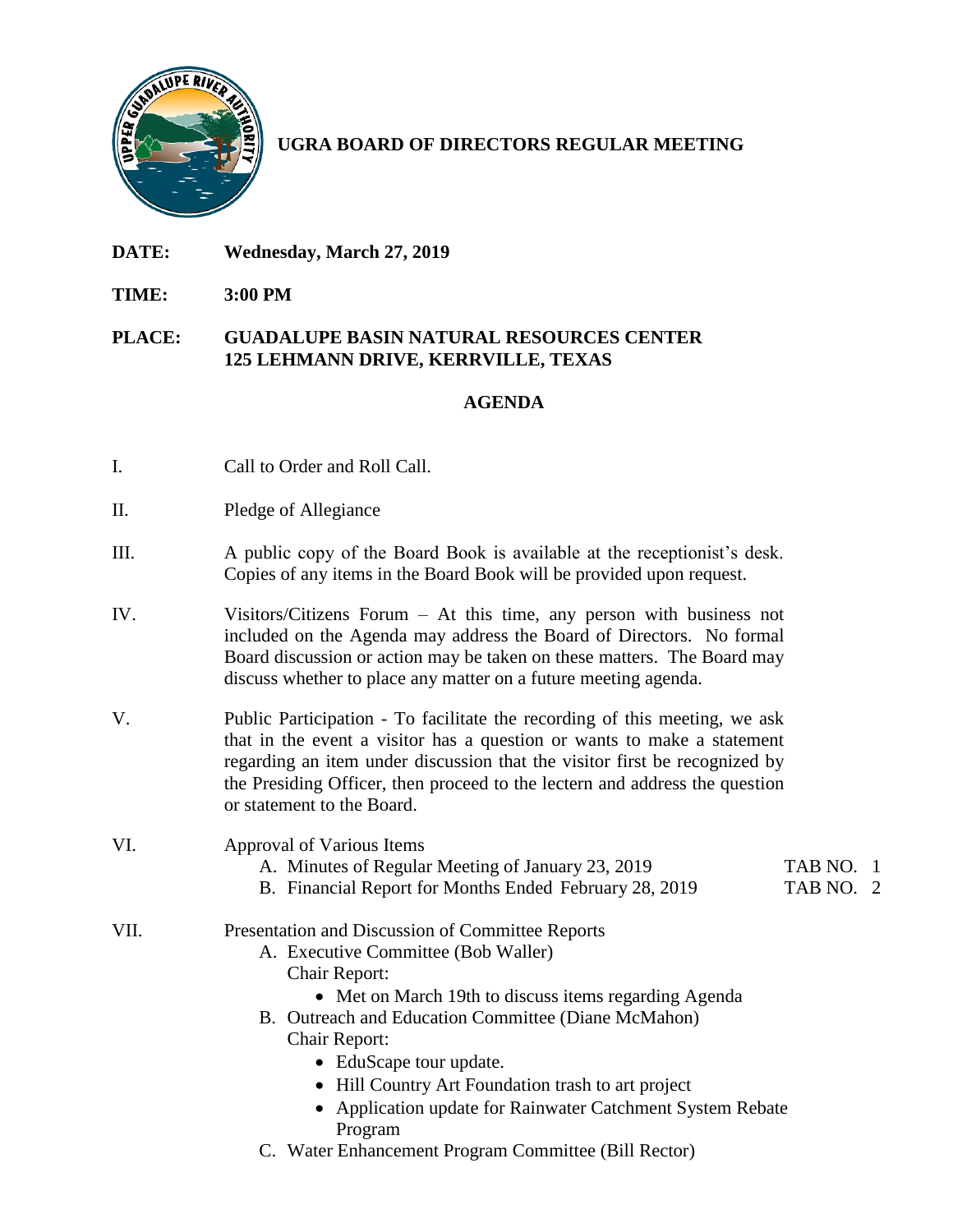|       | Chair Report:<br>• Visited K-7 for completion inspection on March $8th$ .<br>• Visited potential site for K-8 on South Fork Ranch on March 18th. See<br>Item XV.<br>Application update for Water Enhancement through Brush<br><b>Management Cost Share Program</b> |                   |  |
|-------|--------------------------------------------------------------------------------------------------------------------------------------------------------------------------------------------------------------------------------------------------------------------|-------------------|--|
|       | D. Water Source Development Committee (Wayne Musgrove)<br><b>Chair Report:</b><br>• Met on March 18 <sup>th</sup> to hear report from Westward Environmental on the<br>post mining adaptive reuse study. See Item X.<br>• Educational Tour Boat Project update.    |                   |  |
| VIII. | Presentation and Discussion of Activity Reports<br>A. Guadalupe Blanco River Trust (Wayne Musgrove/Diane McMahon)<br>Did not meet. Next meeting in April.<br>B. Plateau Water Planning Group<br>Report from Ray Buck. See Item IX.                                 |                   |  |
| IX.   | Discussion and Appropriate Action – Potential Ecologically Unique<br>River and Stream Segment Recommendation by Region J (PWPG)                                                                                                                                    | TAB NO. 3         |  |
| X.    | Discussion and Appropriate Action - Post Mining Adaptive Reuse<br>Study: Westward Environmental, Inc.                                                                                                                                                              | TAB NO. 4         |  |
| XI.   | Discussion and Appropriate Action - Brush Management (Cedar)<br><b>Disposal Techniques</b>                                                                                                                                                                         | TAB NO. 5         |  |
| XII.  | Discussion and Appropriate Action – Water Enhancement Cost<br><b>Share Program Modification</b>                                                                                                                                                                    | TAB NO. 6         |  |
| XIII. | Discussion and Appropriate Action – Texas Parks & Wildlife<br>Department Freshwater Mussel Conservation Plan                                                                                                                                                       | TAB NO. 7         |  |
| XIV.  | Discussion and Appropriate Action - Environmental Laboratory<br><b>Payment Policy Modification</b>                                                                                                                                                                 | TAB NO. 8         |  |
| XV.   | Discussion and Appropriate Action – Landowner Agreement for<br>K-8 Water and Sediment Control Basin                                                                                                                                                                | TAB NO. 9         |  |
| XVI.  | Discussion and Appropriate Action – Task Order for Additional<br>Professional Engineering and Consulting Services Regarding Water<br>and Sediment Control Basins (K-8)                                                                                             | <b>TAB NO. 10</b> |  |
| XVII. | General Manager's Report<br>• Outreach<br>Investigations<br>$\bullet$<br>Feral hog update<br>$\bullet$<br>Starlight Recovery Center effluent discharge application update                                                                                          |                   |  |